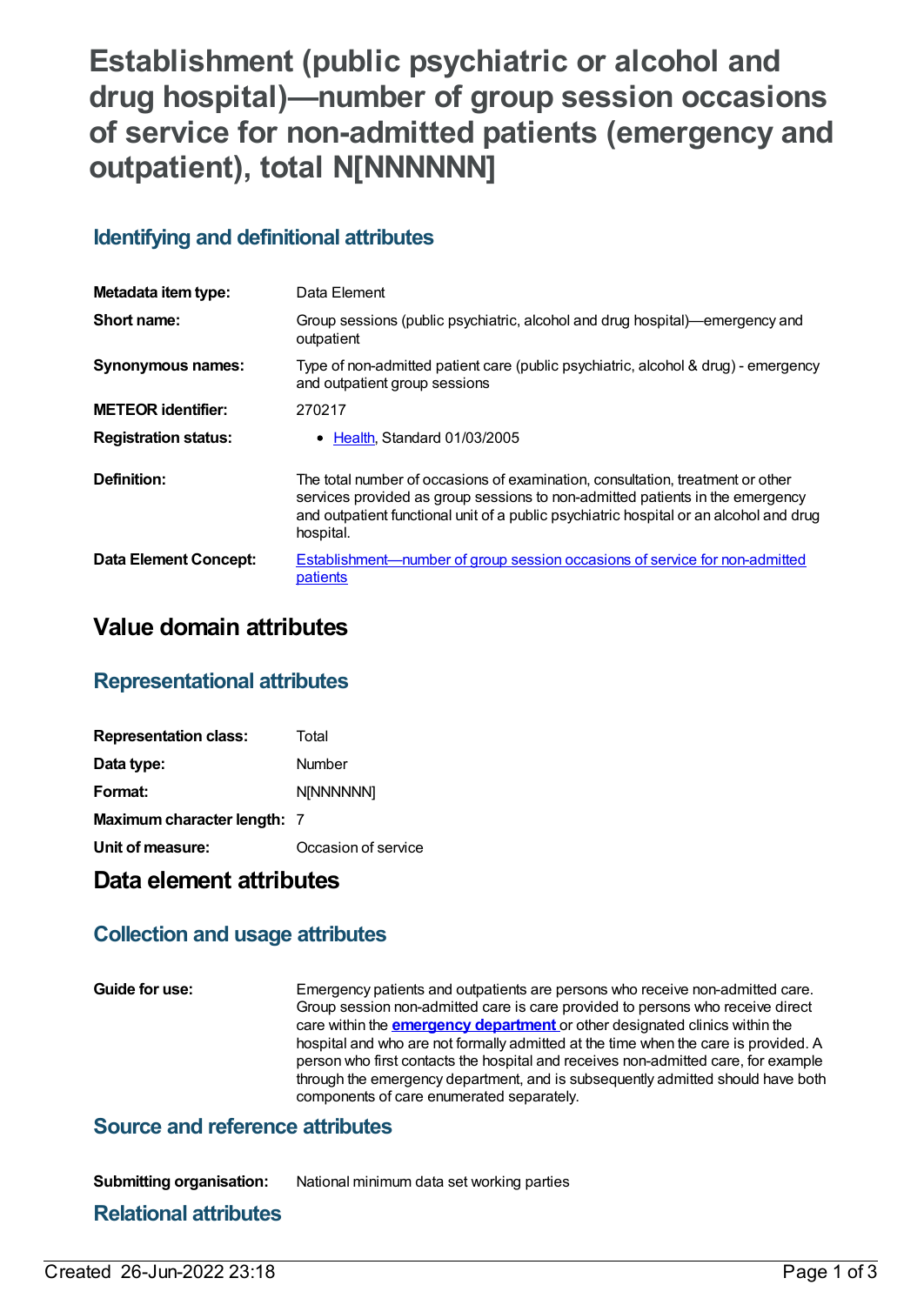**Related metadata references:**

Supersedes **The office of [non-admitted](https://meteor.aihw.gov.au/content/284780) patient care (public psychiatric, alcohol &** drug), version 1, Derived DE, NHDD, NHIMG, Superseded 01/03/2005.pdf (21.1 KB) *No registration status*

**Implementation in Data Set**

**Specifications:** Public hospital [establishments](https://meteor.aihw.gov.au/content/273047) NMDS[Health](https://meteor.aihw.gov.au/RegistrationAuthority/12), Superseded 21/03/2006

*Implementation start date:* 01/07/2005

*Implementation end date:* 30/06/2006

Public hospital [establishments](https://meteor.aihw.gov.au/content/334285) NMDS[Health](https://meteor.aihw.gov.au/RegistrationAuthority/12), Superseded 23/10/2006

*Implementation start date:* 01/07/2006

*Implementation end date:* 30/06/2007

Public hospital [establishments](https://meteor.aihw.gov.au/content/345139) NMDS 2007-08[Health](https://meteor.aihw.gov.au/RegistrationAuthority/12), Superseded 05/02/2008

*Implementation start date:* 01/07/2007 *Implementation end date:* 30/06/2008

Public hospital [establishments](https://meteor.aihw.gov.au/content/362302) NMDS 2008-09[Health](https://meteor.aihw.gov.au/RegistrationAuthority/12), Superseded 03/12/2008

*Implementation start date:* 01/07/2008

*Implementation end date:* 30/06/2009

Public hospital [establishments](https://meteor.aihw.gov.au/content/374924) NMDS 2009-10[Health](https://meteor.aihw.gov.au/RegistrationAuthority/12), Superseded 05/01/2010

*Implementation start date:* 01/07/2009

Public hospital [establishments](https://meteor.aihw.gov.au/content/386794) NMDS 2010-11[Health](https://meteor.aihw.gov.au/RegistrationAuthority/12), Superseded 18/01/2011

*Implementation start date:* 01/07/2010

*Implementation end date:* 30/06/2011

Public hospital [establishments](https://meteor.aihw.gov.au/content/426900) NMDS [2011-12Commonwealth](https://meteor.aihw.gov.au/RegistrationAuthority/10) Department of Health, Recorded 16/07/2015 [Health](https://meteor.aihw.gov.au/RegistrationAuthority/12), Superseded 07/12/2011